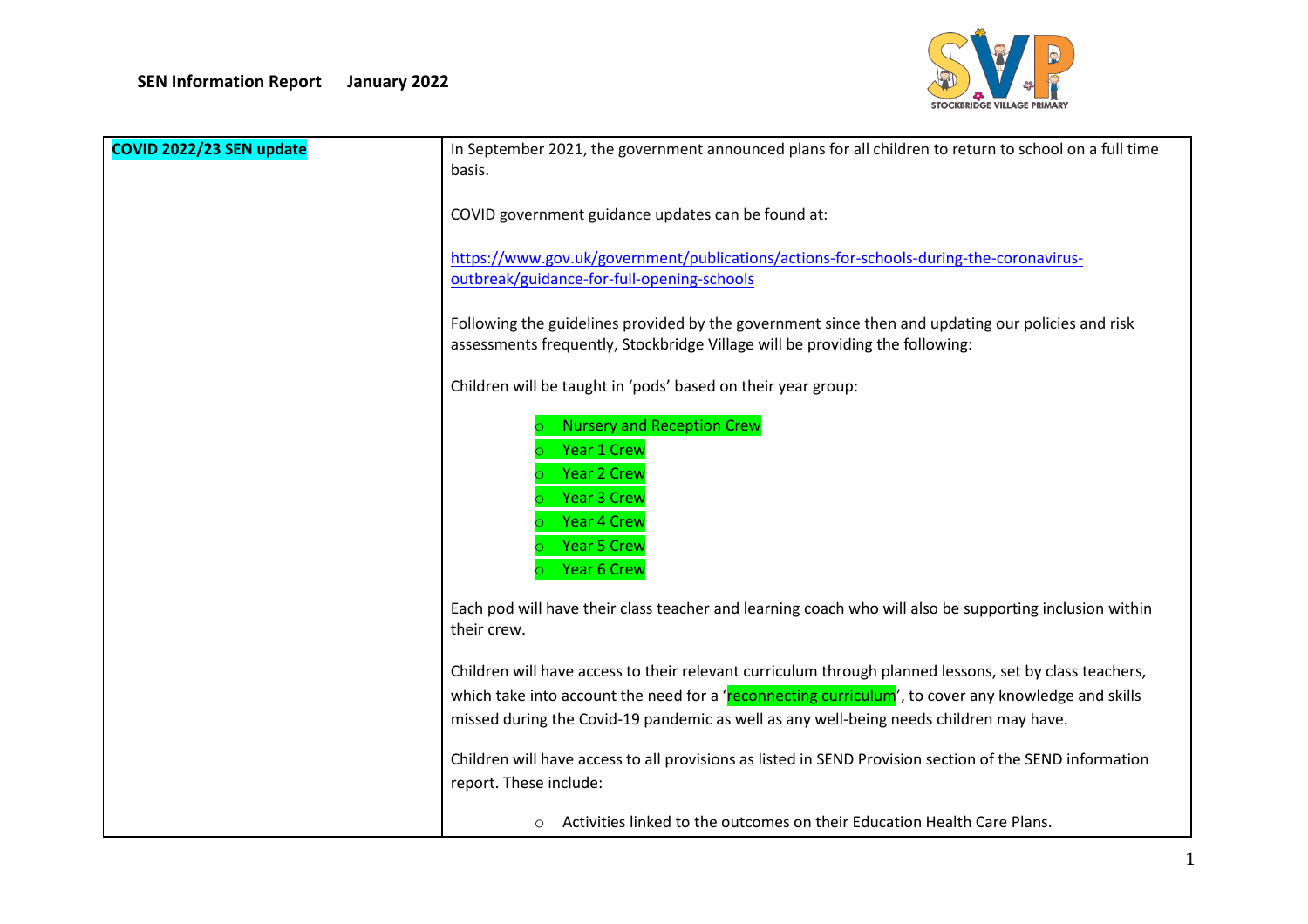

| $\circ$ | Visual supports such as visual timetables, working memory boards, now and next cards        |
|---------|---------------------------------------------------------------------------------------------|
|         | or task cards.                                                                              |
| $\circ$ | Coloured overlays, ear defenders and sensory boxes or resources.                            |
| $\circ$ | Technology where appropriate, such as laptops and iPads.                                    |
| $\circ$ | Access to 'Zones of Regulation' activities and resources to support emotional wellbeing.    |
| $\circ$ | Access to social and emotional stories.                                                     |
| $\circ$ | Online apps, such as Nessy, Reading Plus, Hairy Phonics, Spelling Frame, Times table        |
|         | Rockstars and Numbots.                                                                      |
| $\circ$ | In class provisions, such as precision teaching, Numicon, pre-teaching of PIVATS skills and |
|         | SALT/OT or sensory activities based on individual need.                                     |
| $\circ$ | Interventions will take place within pods. Trained learning coaches will deliver these      |
|         | interventions following government social distancing guidelines and hygiene.                |
| $\circ$ | SEND children will have access to break out spaces allocated to each pod (no cross over),   |
|         | should they need time out of their classroom for any reason relating to their SEND          |
|         | needs.                                                                                      |
| $\circ$ | Children will have access to Emotional Support Plans should they need one.                  |
| $\circ$ | Pupil Passports will continue to be in place for children on the SEND register and reviews  |
|         | will be conducted via email or telephone call.                                              |
| $\circ$ | EHCP annual reviews or meetings will be held via Zoom, telephone call or in the             |
|         | designated community rooms following government social distancing guidelines and            |
|         | hygiene.                                                                                    |
|         | Teams/Telephone call with professionals and parents will be held if required.               |
| $\circ$ | Outside agencies will begin providing interventions within school or online via Zoom/       |
|         | Microsoft Teams/telephone calls, where necessary, following all guidance on social          |
|         | distancing and hygiene.                                                                     |
|         | Covid measures (lockdown arrangements if required 2022):                                    |
|         |                                                                                             |
|         | SEN children in school will be in 3 pods:                                                   |
|         |                                                                                             |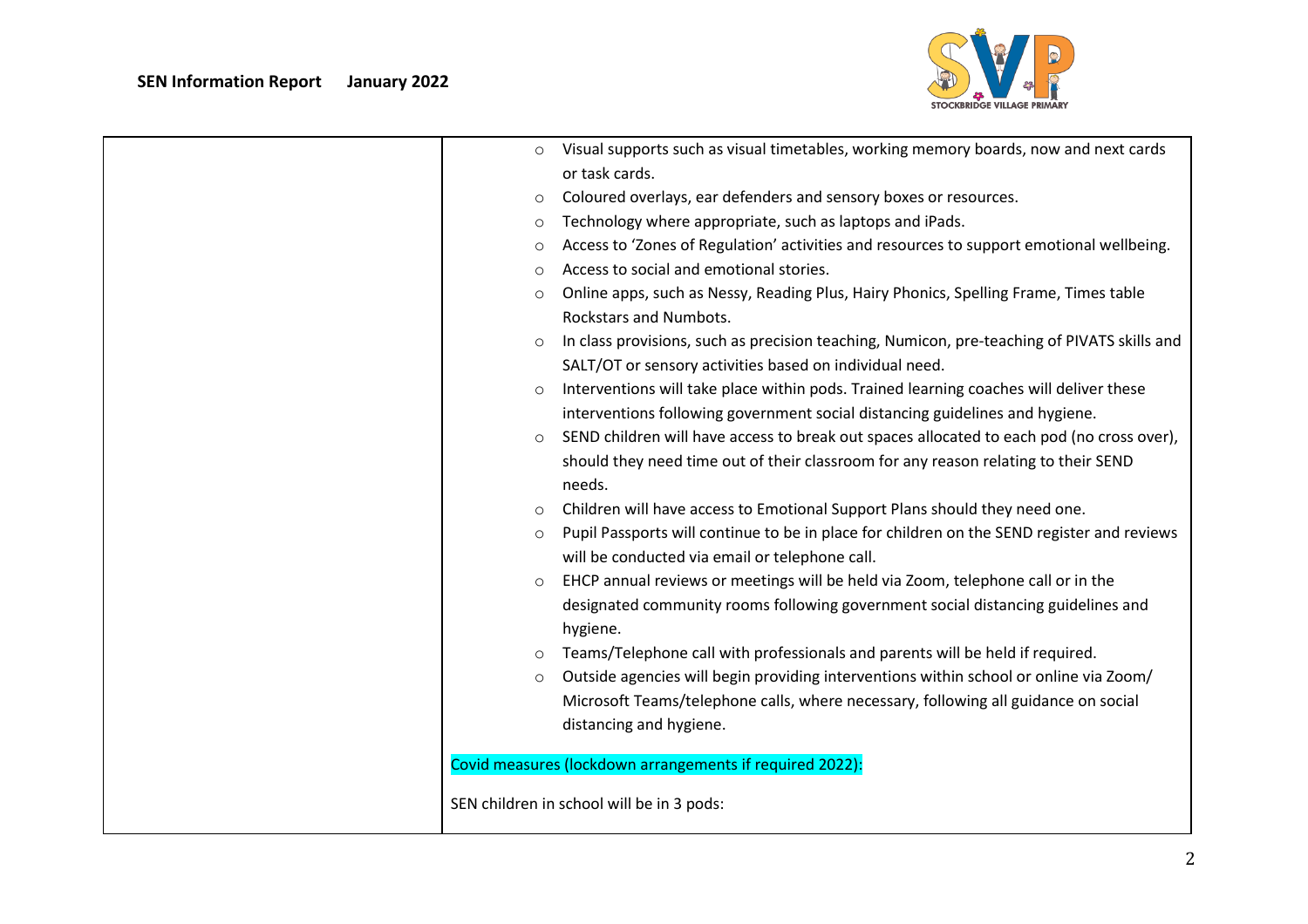

| Year 1/2 crew                                                                                                                                                                                                                                                                                                                                                                                                                                                                                                                                                                                                       |
|---------------------------------------------------------------------------------------------------------------------------------------------------------------------------------------------------------------------------------------------------------------------------------------------------------------------------------------------------------------------------------------------------------------------------------------------------------------------------------------------------------------------------------------------------------------------------------------------------------------------|
| Year 3/4 crew                                                                                                                                                                                                                                                                                                                                                                                                                                                                                                                                                                                                       |
| Year 5/6 crew.                                                                                                                                                                                                                                                                                                                                                                                                                                                                                                                                                                                                      |
| Children in school:                                                                                                                                                                                                                                                                                                                                                                                                                                                                                                                                                                                                 |
| All SEN children in school are risk assessed to ensure safety. All children will have access to blended<br>learning in the classroom in line with the SVP blended learning policy. All children will have a learning<br>pack (differentiated if required) that is used daily and supported by the classroom teachers and also via<br>online zoom sessions with their class teachers and crew. Assessments may be carried out in COVID risk<br>assessed environments and if necessary to do so. There is weekly check-ins with the school SENCO to<br>ensure all children and those with EHCP's needs are being met. |
| SEN children and EHCP children who are working from home (isolating) will also have access to blended<br>learning (in line with the school guidance). All children have a paper learning pack (differentiated if<br>required) to be used at home supported by their class teacher including zoom sessions timetabled for<br>each year group. Weekly check ins are made by the school SENCO or learning mentors and additional<br>support is provided when required.                                                                                                                                                 |
| All SEN children and EHCP children will have access to the provision listed below either in school or at<br>home:                                                                                                                                                                                                                                                                                                                                                                                                                                                                                                   |
| SEN support booklets with activity ideas, web pages and various SEN resources that can be used<br>at home.<br>Information about parent courses that are available within the authority will be provided.<br>Referrals to external agencies will be continued.<br>$\bullet$<br>EHCP annual reviews will take place remotely.<br>$\bullet$<br>Assessments from external agencies that are necessary will be carried out in line with COVID<br>$\bullet$<br>risk assessments and government guidance.                                                                                                                  |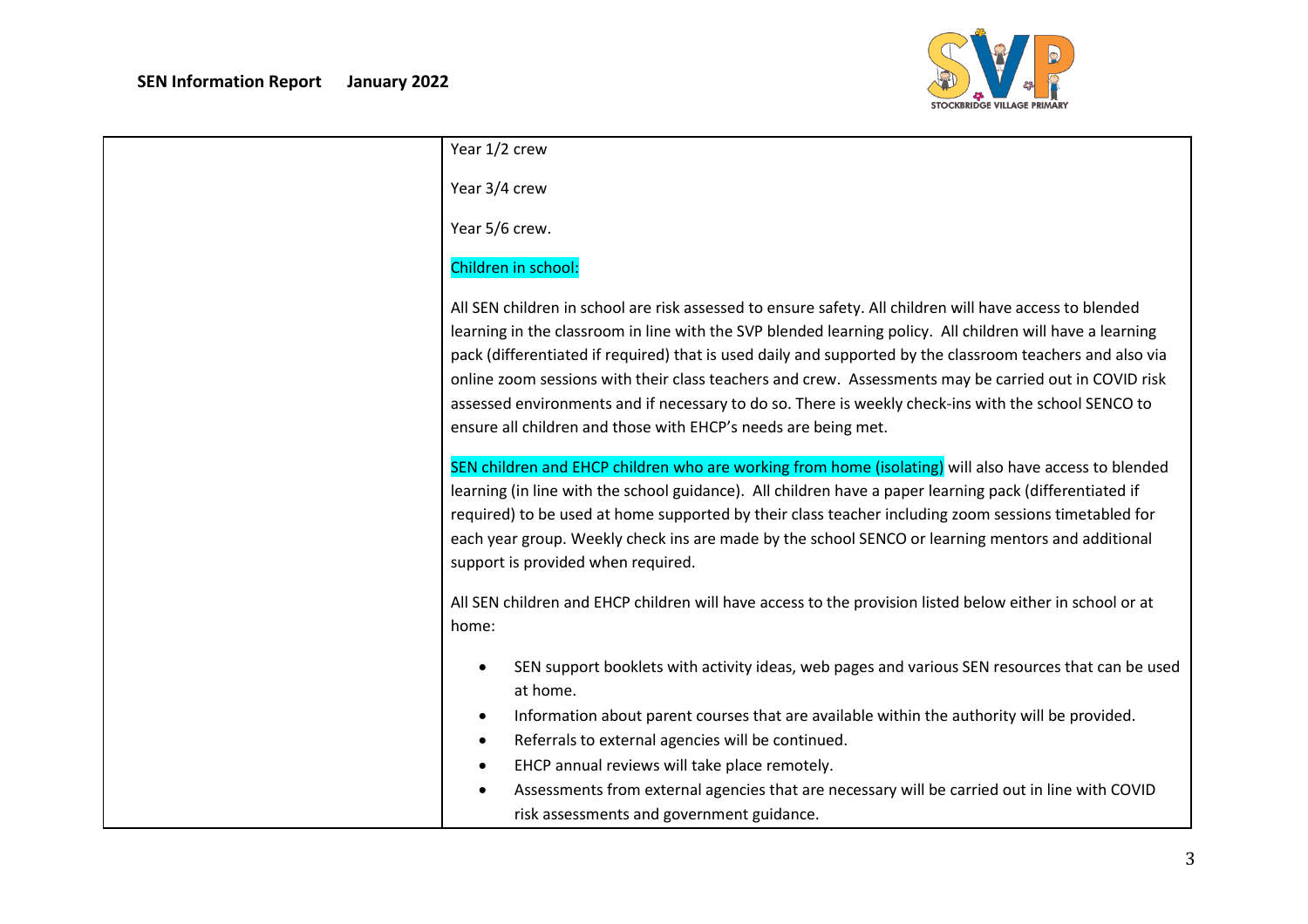

|                 | Online zoom sessions to support children's emotional wellbeing will be delivered by the<br>$\bullet$<br>learning mentor.<br>Resources will be provided for interventions that can be delivered at home supported by<br>teachers and learning coaches. This includes sensory activities, fine motor skills and cognition<br>and learning activities including precision teaching and will include pre-recorded activities or<br>zoom sessions if required.<br>Children will have access to targeted apps including Nessy and Numbots. These will be<br>$\bullet$<br>monitored and support will be provided in school or virtually.<br>Pupil passports and next step targets will be provided for all children in school and at home to<br>access.<br>Interventions in school can continue to be delivered in class in line with COVID risk assessments<br>and government guidance.<br>Electrical devices will be provided to enable all children to access the online learning platform. |
|-----------------|-----------------------------------------------------------------------------------------------------------------------------------------------------------------------------------------------------------------------------------------------------------------------------------------------------------------------------------------------------------------------------------------------------------------------------------------------------------------------------------------------------------------------------------------------------------------------------------------------------------------------------------------------------------------------------------------------------------------------------------------------------------------------------------------------------------------------------------------------------------------------------------------------------------------------------------------------------------------------------------------|
| <b>Overview</b> | The Children and Families Bill (2014) underpins wider reforms to ensure all children and young people<br>can succeed, no matter what their background. The Bill will reform the systems for adoption,<br>looked after children, family justice and special educational needs.<br>The Government is transforming the system for children and young people with special educational<br>needs (SEN), including those who are disabled, so that services consistently support the best outcomes<br>for them.<br>A child or young person has a learning difficulty or disability if he or she:<br>Has a significantly greater difficulty in learning than the majority of others of the same age or has a<br>disability, which prevents or hinders him or her from making use of educational facilities of a kind<br>generally provided for others of the same age in mainstream schools or mainstream post 16<br>institutions.                                                              |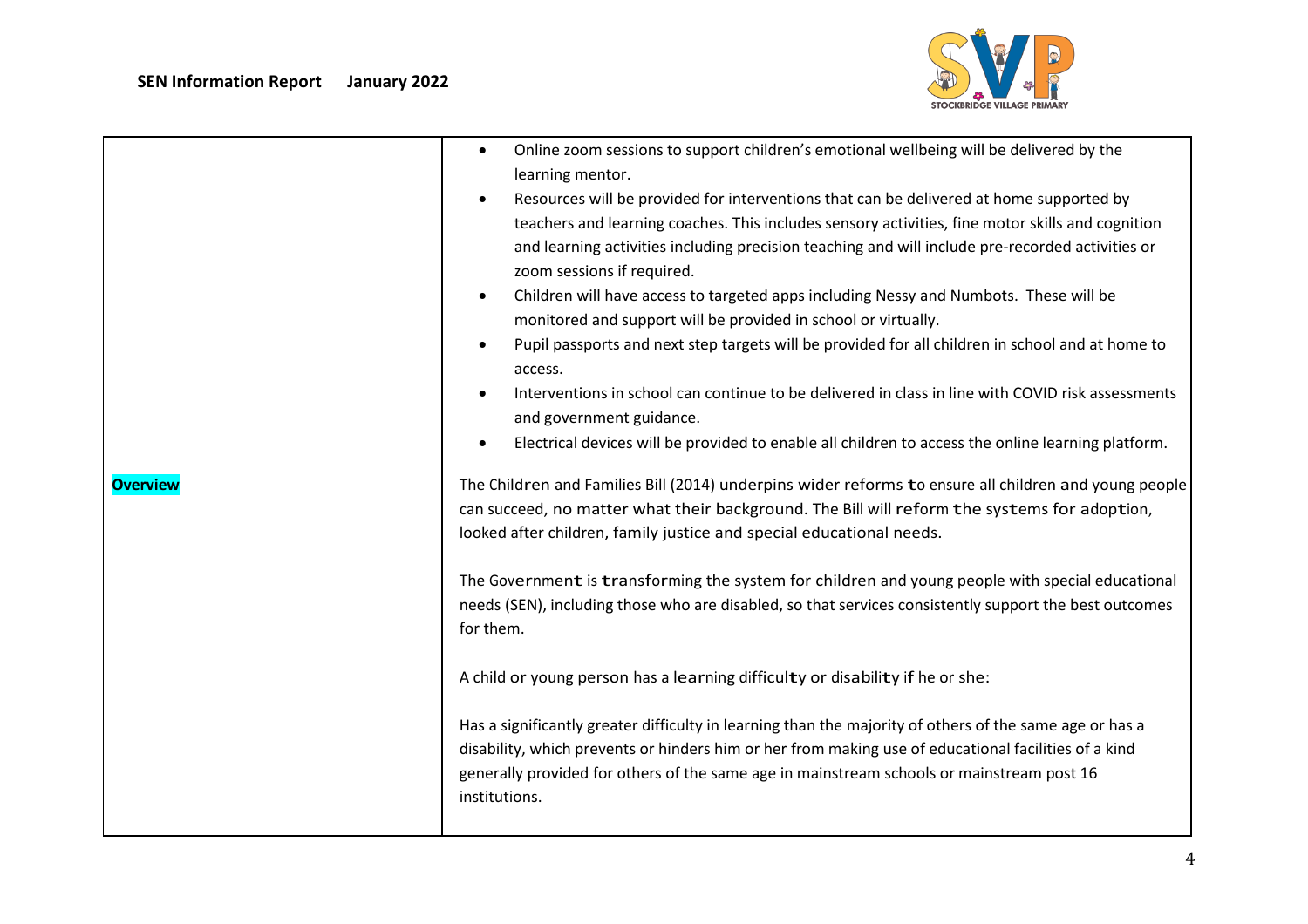

|                                                    | As part of the SEN reform programme Local Authorities must publish their Local Offer, providing a         |
|----------------------------------------------------|-----------------------------------------------------------------------------------------------------------|
|                                                    | comprehensive, transparent and assessable picture of the range of services available. Local partners,     |
|                                                    | including schools are required to co-operate with the Local Authority in the development and review of    |
|                                                    | their Local Offer. This information can be found via the web page below:                                  |
|                                                    |                                                                                                           |
|                                                    | https://www.knowsleyinfo.co.uk/categories/knowsley-local-offer-send                                       |
|                                                    |                                                                                                           |
|                                                    | All Knowsley maintained schools have a similar approach to meeting the needs of pupils with special       |
|                                                    | educational needs and are supported by the Local Authority to ensure that all pupils, regardless of their |
|                                                    |                                                                                                           |
|                                                    | specific needs, make the best possible progress in school.                                                |
|                                                    |                                                                                                           |
|                                                    | This document outlines our School Offer and the SEN information requires as stated in the SEN Code Of     |
|                                                    | Practice (2015). We have set out our SEN Information Report through a series of headings through which    |
|                                                    | you can get more information. You may also wish to refer to our SEN Policy for further information.       |
| <b>Areas of Special Educational Needs that are</b> | The SEND team provides support for pupils across the 4 areas of need as laid out in the SEN Code of       |
| provided for at                                    | Practice 2015:                                                                                            |
| <b>Stockbridge Village Primary School.</b>         | Communication and interaction: This includes ASC (Autistic spectrum condition) and                        |
|                                                    | Speech and language difficulties.                                                                         |
|                                                    | Cognition and learning: This includes ADHD (Attention deficit and/or hyperactivity<br>$\bullet$           |
|                                                    | disorder) MLD (Moderate learning difficulties, SpLD (specific learning difficulties)                      |
|                                                    | Social, emotional and mental health difficulties: This includes anxiety disorders,                        |
|                                                    | adjustment disorders and ADHD.                                                                            |
|                                                    | Sensory and/or physical needs. This includes hearing impairment, Visual impairment or a                   |
|                                                    | physical disability.                                                                                      |
| Information about the school's Policies for        | Pupils are identified as having SEND, and their needs assessed through:                                   |
| identification and assessment of pupils with       |                                                                                                           |
| SEN.                                               | Rigorous tracking and monitoring of progress including PIVATS assessments for children                    |
|                                                    | working below expected standard for their age.                                                            |
|                                                    | Baseline testing and progress data.<br>٠                                                                  |
|                                                    | Information from previous settings.                                                                       |
|                                                    | Teachers identify child causing concern and complete initial concerns form.                               |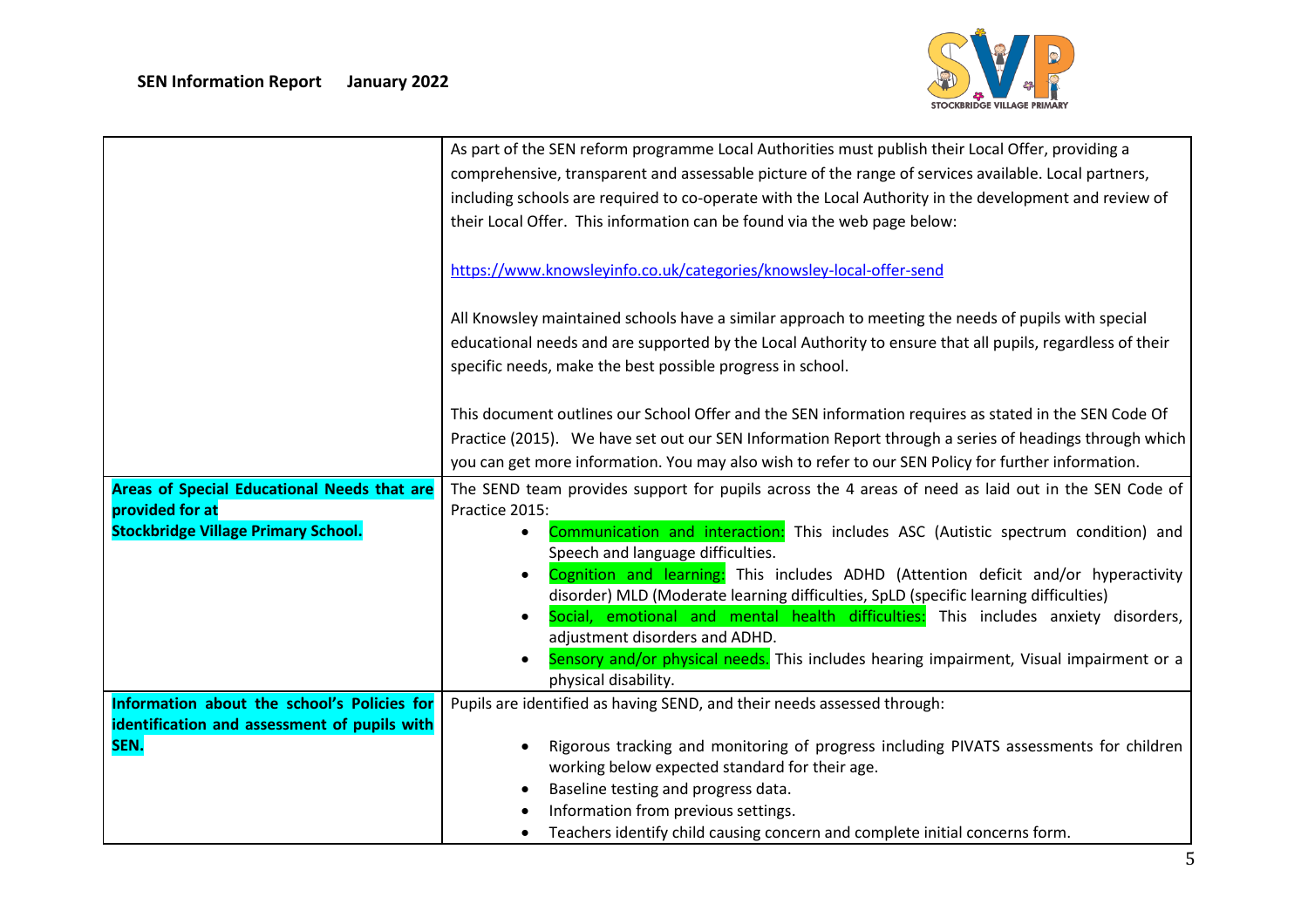

|                                                                | Observations, discussions and planning of small step targets or interventions are put in<br>place and monitored.<br>Initial discussions take place with parent/carer regarding their child's need and how best to<br>support them.<br>Pupil passport created and small step targets identified.<br>Termly reviews of these targets and the support in place will be held with parents/carers<br>and the pupil.<br>Attendance will be monitored and supportive meetings will be held.<br>If you have concerns or think your child may have an additional need or a special need that<br>has not been identified by the school then you can contact the class teacher in the first<br>instance or discuss your concerns with the Inclusion team. |
|----------------------------------------------------------------|------------------------------------------------------------------------------------------------------------------------------------------------------------------------------------------------------------------------------------------------------------------------------------------------------------------------------------------------------------------------------------------------------------------------------------------------------------------------------------------------------------------------------------------------------------------------------------------------------------------------------------------------------------------------------------------------------------------------------------------------|
| The school's graduated approach to teaching<br>pupils with SEN | Provision for SEND pupils includes:<br>Quality first teaching, with appropriate differentiation in place;<br>Additional inclusion support in classrooms where appropriate;<br>Personalised provision through time limited interventions;<br>Personalised provision through adapted resources and plans;                                                                                                                                                                                                                                                                                                                                                                                                                                        |
|                                                                | Support from external agencies and strategies implemented;<br>Small group/1:1 intervention support                                                                                                                                                                                                                                                                                                                                                                                                                                                                                                                                                                                                                                             |

| <b>Evaluating the effectiveness of the</b><br>provision made for pupils with SEN | Pupils who are identified as SEN meet with parents and teachers at least termly to set clear small<br>step targets, to review progress made and identify the responsibilities of the parent, pupil and<br>school (SEN code of practice 2015).                                                                 |
|----------------------------------------------------------------------------------|---------------------------------------------------------------------------------------------------------------------------------------------------------------------------------------------------------------------------------------------------------------------------------------------------------------|
|                                                                                  | Impact tracking and assessment is completed at least termly and adaptations to provision made in<br>light of these findings. This also enables accurate identification of the child's need and provides<br>individualised supportive strategies. Progress and evaluation is reported to SLT & Governors. This |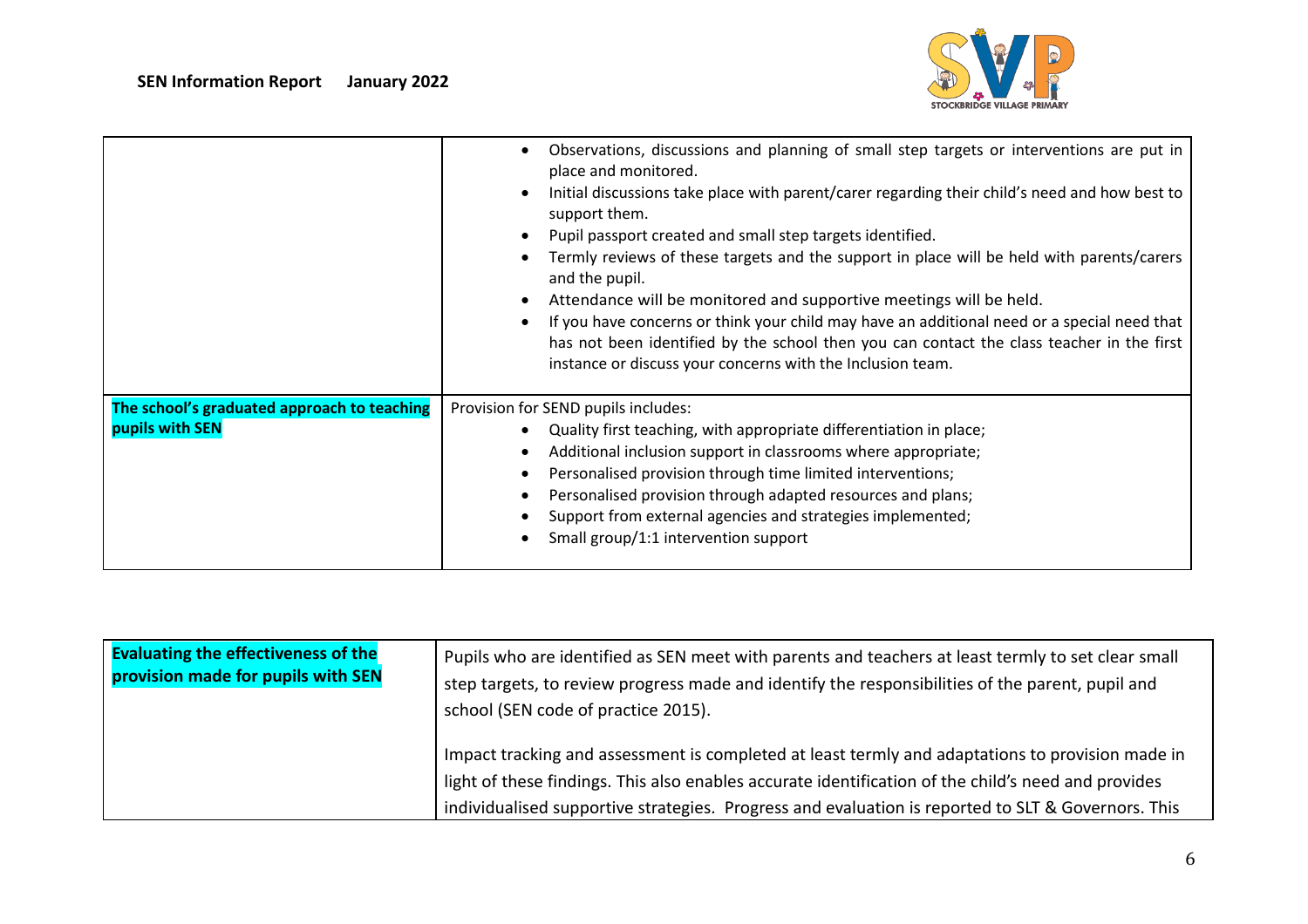

| includes area of need, assessment data and impact of resources.                                                                                                                                                                                                                                                                                                                                                                                                                                                                                                                                          |
|----------------------------------------------------------------------------------------------------------------------------------------------------------------------------------------------------------------------------------------------------------------------------------------------------------------------------------------------------------------------------------------------------------------------------------------------------------------------------------------------------------------------------------------------------------------------------------------------------------|
| Class teachers may require to individualise planning for learners that need differentiated work when<br>appropriate to access the curriculum.                                                                                                                                                                                                                                                                                                                                                                                                                                                            |
| All teachers use quality first teaching strategies to ensure all children can access learning in class.<br>This would be within daily teaching of whole class, small group or individual support.                                                                                                                                                                                                                                                                                                                                                                                                        |
| All SEN children will have access to their current year group work and pupils will be supported<br>through scaffold learning and delivery of key skills taught through pre-teaching.                                                                                                                                                                                                                                                                                                                                                                                                                     |
| All interventions are delivered (whenever possible) outside curriculum time. This includes assembly<br>times and early bird club. Teachers use a range of interventions identified for each individual child.<br>This included pre-teaching of keys skills required for lessons taught that week; targeted work based<br>on their current PIVATS assessments or next step targets and a range educational apps. For children<br>with social and emotional needs, learning mentors will deliver bespoke interventions based on their<br>individual needs including 'Mighty Mo' and 'Zones of Regulation'. |
| Interventions are monitored closely though assessments and provision maps. If any child is still not<br>making the expected progress or if the progress is deemed insufficient despite the support offered,<br>the child may receive additional SEN support. The inclusion leader will review the rate of progress<br>and consult with parents. A referral to other external agencies may be required for additional<br>supportive strategies.                                                                                                                                                           |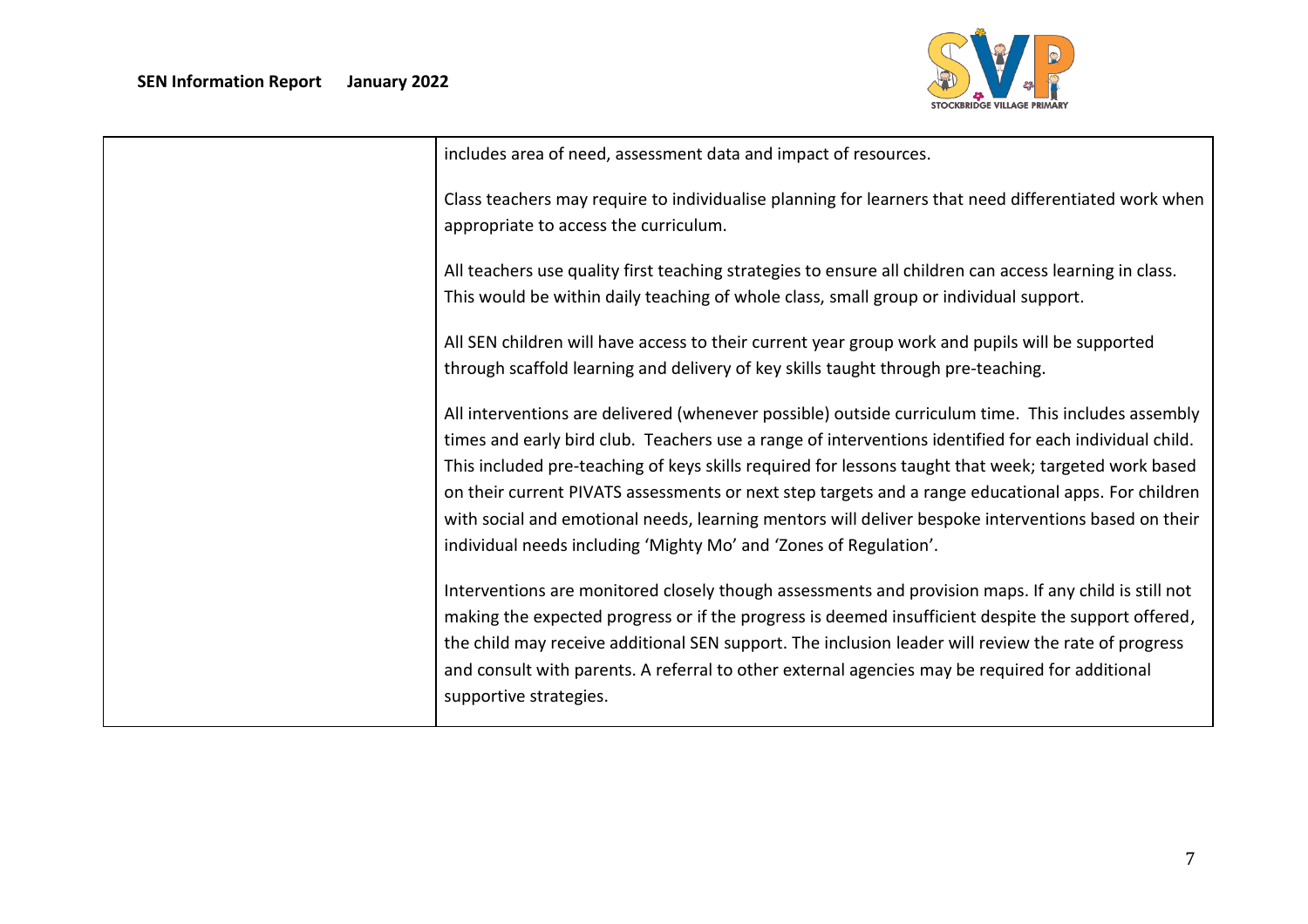

| <b>Arrangements for assessing &amp; reviewing</b><br>pupils' progress towards outcomes, | At SVP we adopt a graduated approach to meeting children's needs, in line with the Code of Practice                                                       |
|-----------------------------------------------------------------------------------------|-----------------------------------------------------------------------------------------------------------------------------------------------------------|
| including opportunities available to                                                    | (2015). This means that we use a cycle of Assess, Plan, Do, and Review, adapting support and<br>interventions as the progress of individuals is assessed. |
| work with parents/carers & pupils as<br>part of this assessment and review.             |                                                                                                                                                           |
|                                                                                         | At SVP we recognise the importance of early intervention and the need for parents/carers to be                                                            |
|                                                                                         | informed and involved at all times ensuring pupils are to be consulted about the support they are                                                         |
|                                                                                         | receiving and to understand their next step targets.                                                                                                      |
|                                                                                         | These arrangements include:                                                                                                                               |
|                                                                                         | Graduated approach: Assess Plan Do Review                                                                                                                 |
|                                                                                         | Data tracking for all pupil progress.<br>Support plan and EHCP annual and interim reviews.                                                                |
|                                                                                         | Observations and follow up including referrals.                                                                                                           |
|                                                                                         | Parent/Carers meetings.                                                                                                                                   |
|                                                                                         | <b>SVP SEN Graduated Approach Overview</b>                                                                                                                |
|                                                                                         | Wave 4 is for children with complex needs or EHCP in place.                                                                                               |
|                                                                                         | 'Waves' of intervention<br>Waves of intervention model                                                                                                    |
|                                                                                         |                                                                                                                                                           |
|                                                                                         | Nave 3                                                                                                                                                    |
|                                                                                         | personalised                                                                                                                                              |

## Wave 2 Additional interventions to enable<br>students to work at age-related expectations or above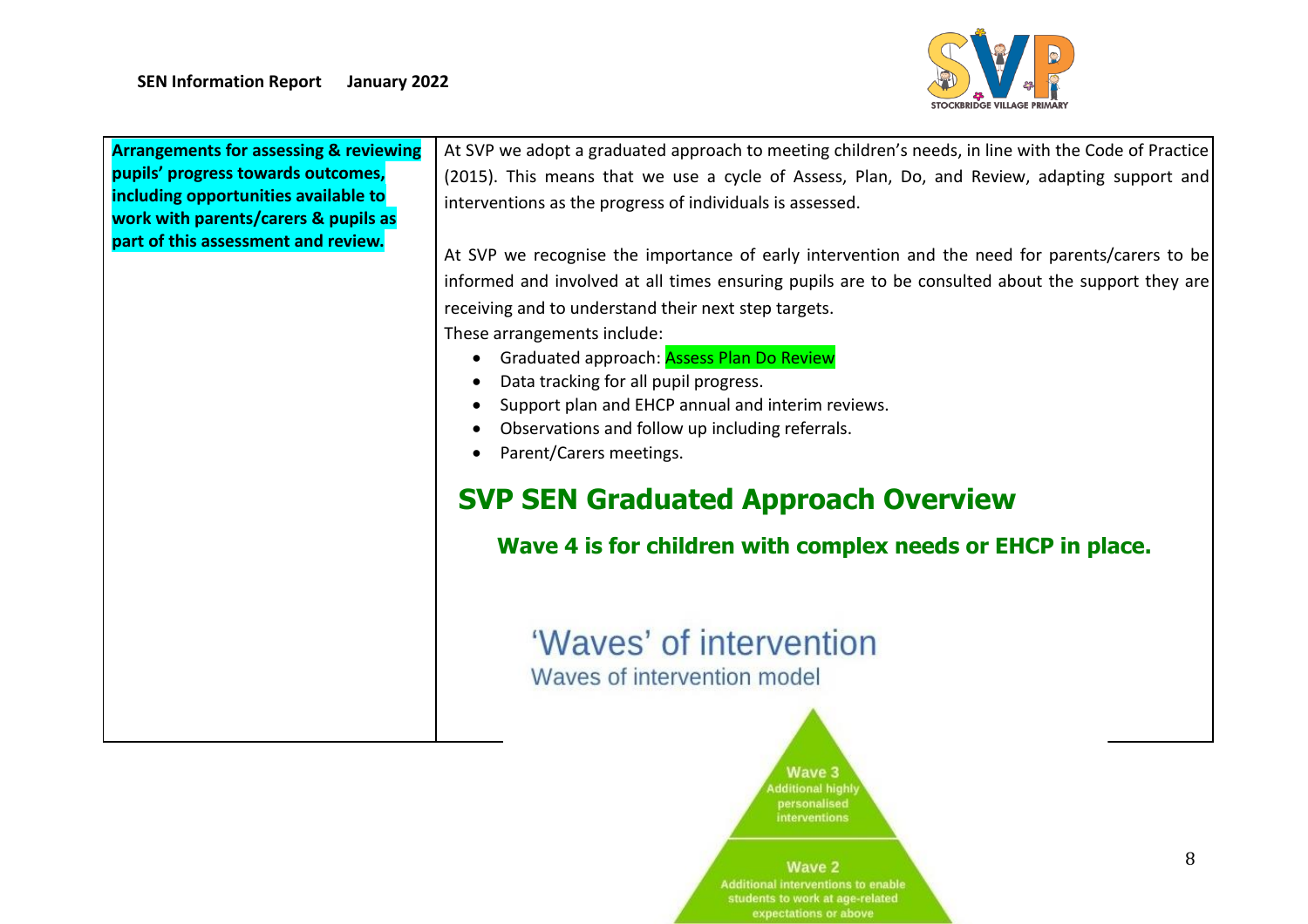

| How adaptations are made to the | The curriculum/learning environment may be adapted by:                                                                        |
|---------------------------------|-------------------------------------------------------------------------------------------------------------------------------|
| curriculum and the learning     | ❖ Pairing children with supportive peers.                                                                                     |
| environment of pupils with SEN. | ❖ Differentiated resources and teaching styles: Quality First Teaching.                                                       |
|                                 | ❖ Appropriate choices of texts and subjects to suit the learner.                                                              |
|                                 | ❖ Access arrangements for tests and or examinations.                                                                          |
|                                 | ❖ Individualised planning when necessary.                                                                                     |
|                                 | ❖ Additional adult inclusion support.                                                                                         |
|                                 | <b>↓</b> Intervention programmes to be carried out outside of curriculum time including early<br>bird club and assembly time. |
|                                 | ❖ Pre-teaching of learning to enable children to develop keys skills to enable them to<br>access age expected work.           |
|                                 |                                                                                                                               |
|                                 |                                                                                                                               |
|                                 |                                                                                                                               |
|                                 |                                                                                                                               |
|                                 |                                                                                                                               |

| Support that is available for improving<br>the social emotional and mental health<br>of pupils with special educational<br>needs. | Pupils are well supported by:<br>An anti-bullying policy that is supported by a specialist trained member of staff.<br>A social, emotional and mental health support team that provides interventions such<br>as emotional regulation, self esteem building, circle of friends, self-regulation<br>strategies and sensory circuits.<br>Targeted support for individual pupils.<br>Emotional support plans. |
|-----------------------------------------------------------------------------------------------------------------------------------|------------------------------------------------------------------------------------------------------------------------------------------------------------------------------------------------------------------------------------------------------------------------------------------------------------------------------------------------------------------------------------------------------------|
|                                                                                                                                   | Council Crews.<br>Pupil Voice.<br>At SVP we have an experienced team of inclusion support teachers available to support your child                                                                                                                                                                                                                                                                         |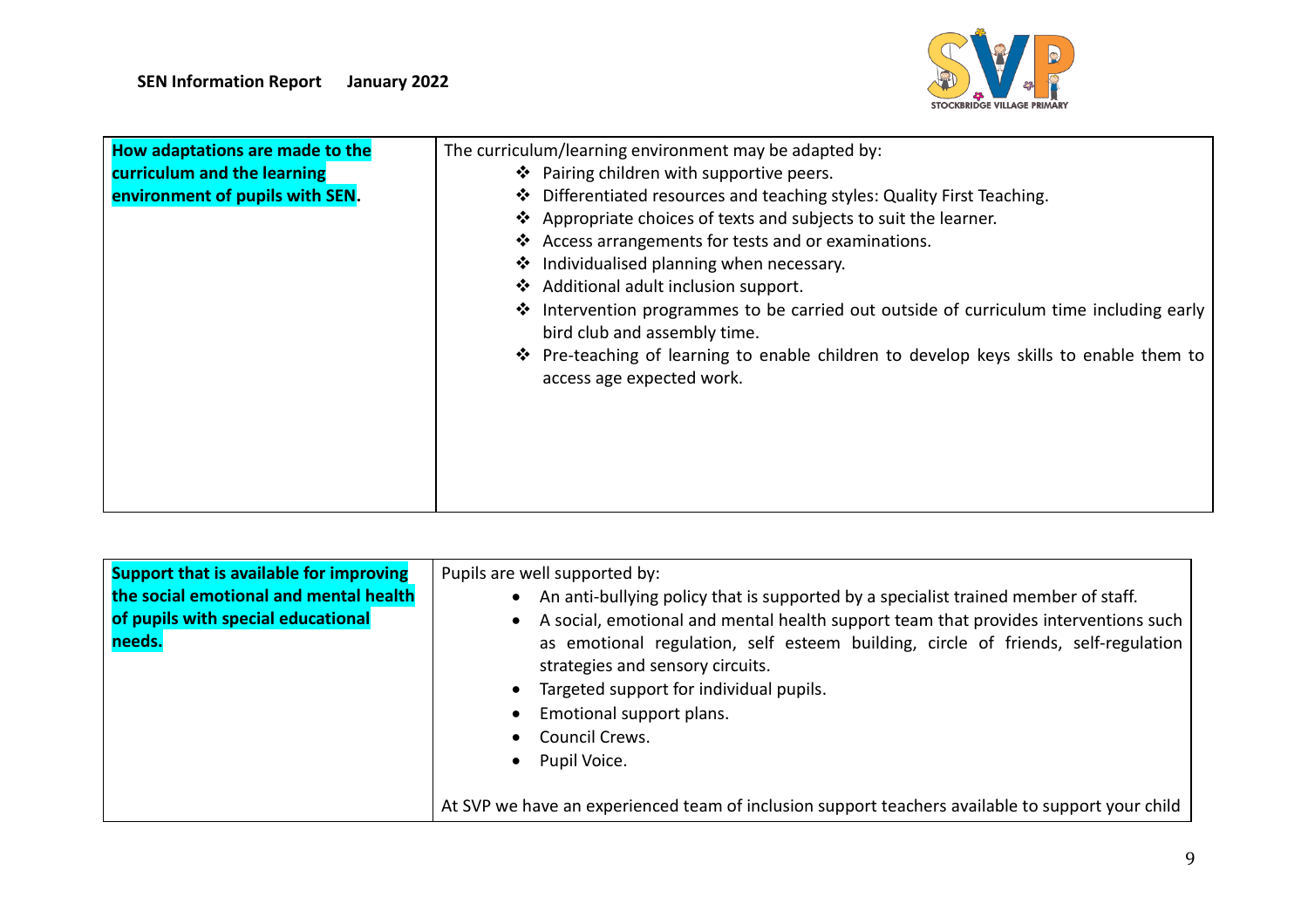

| at school. This includes: class teachers, learning coaches, learning mentors, inclusion leader and<br>inclusion support teachers.                                                                                                                                                    |
|--------------------------------------------------------------------------------------------------------------------------------------------------------------------------------------------------------------------------------------------------------------------------------------|
| All children will have the opportunity to access small groups or individual sessions that will help<br>with social skills such as circle of friends, emotional regulation through the 'Zones of Regulation'<br>and interventions to support anxiety and worries.                     |
| Regular meetings with parents and support will be provided for children who require an<br>emotional support plan. Children will also have access to PIVATS assessments, which enable<br>teachers, children and parents to monitor and assess effective strategies and interventions. |

| Name and contact details of Inclusion | Mrs E hart                            |
|---------------------------------------|---------------------------------------|
| <b>Leader</b>                         |                                       |
| Name and contact details of SEN       |                                       |
| Governor                              | Ms W Flexen                           |
|                                       |                                       |
| Name and contact details of our       |                                       |
| <b>Learning Mentor</b>                |                                       |
|                                       | Ms W Flexen and Miss J Phillips       |
|                                       |                                       |
|                                       | School Telephone Number 0151 477 8020 |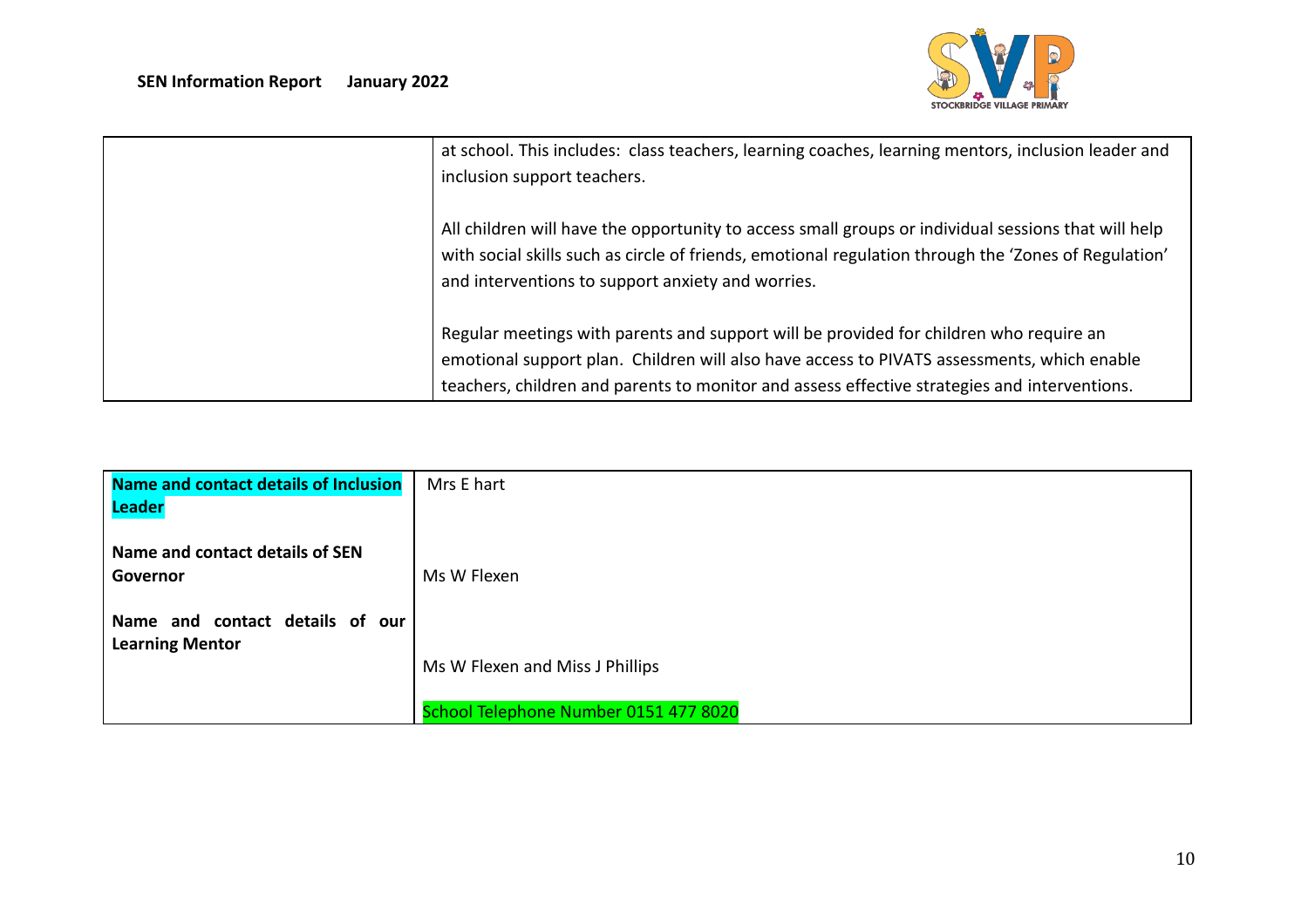

| Information about the expertise and<br>training of staff in relation to children<br>and young people with SEN, including<br>how specialist expertise will be<br>secured. | Audit of staff expertise in SEN is undertaken annually.<br>The SENCO attends Local Area training each half term. She reports relevant information back<br>to staff and governors or carries out staff meeting training.<br>There is a variety of Local Authority and Consultancy training that individual and whole staff<br>access to enable them to support the children in their care. This may include, for example,<br>training related to early identification of children with additional need, Speech and Language |
|--------------------------------------------------------------------------------------------------------------------------------------------------------------------------|----------------------------------------------------------------------------------------------------------------------------------------------------------------------------------------------------------------------------------------------------------------------------------------------------------------------------------------------------------------------------------------------------------------------------------------------------------------------------------------------------------------------------|
|                                                                                                                                                                          | training, specialist training related to Autistic Spectrum Disorder, Dyslexia training etc.<br>At SVP we recognise the need for external expertise and support if we are to provide a high level of<br>education and care for our pupils. The inclusion leader makes referrals with advice from all teachers<br>and inclusion support teachers working with particular pupils and with the consent of<br>parents/carers. External intervention and referrals are discussed at pupil progress meetings.                     |
|                                                                                                                                                                          | Specialist expertise is engaged from external services.<br>For example -<br>Inclusion support team<br>MASH - multi-agency safeguarding hub<br>Central primary outreach team<br>Continence team<br>SALT (speech and language therapy)<br>ASC specialist teachers (autistic spectrum disorder<br>EP support (educational psychologist)<br>EAL support (English as an additional language)<br>CAMHS (child, adolescent mental health service)<br>Occupational/physical therapy teams<br>Auditory/visual impairment team       |
|                                                                                                                                                                          | Any child joining SVP with an identified medical condition will be entered on the medical register. If<br>your child has a condition that needs careful monitoring or medication regularly then a meeting will                                                                                                                                                                                                                                                                                                             |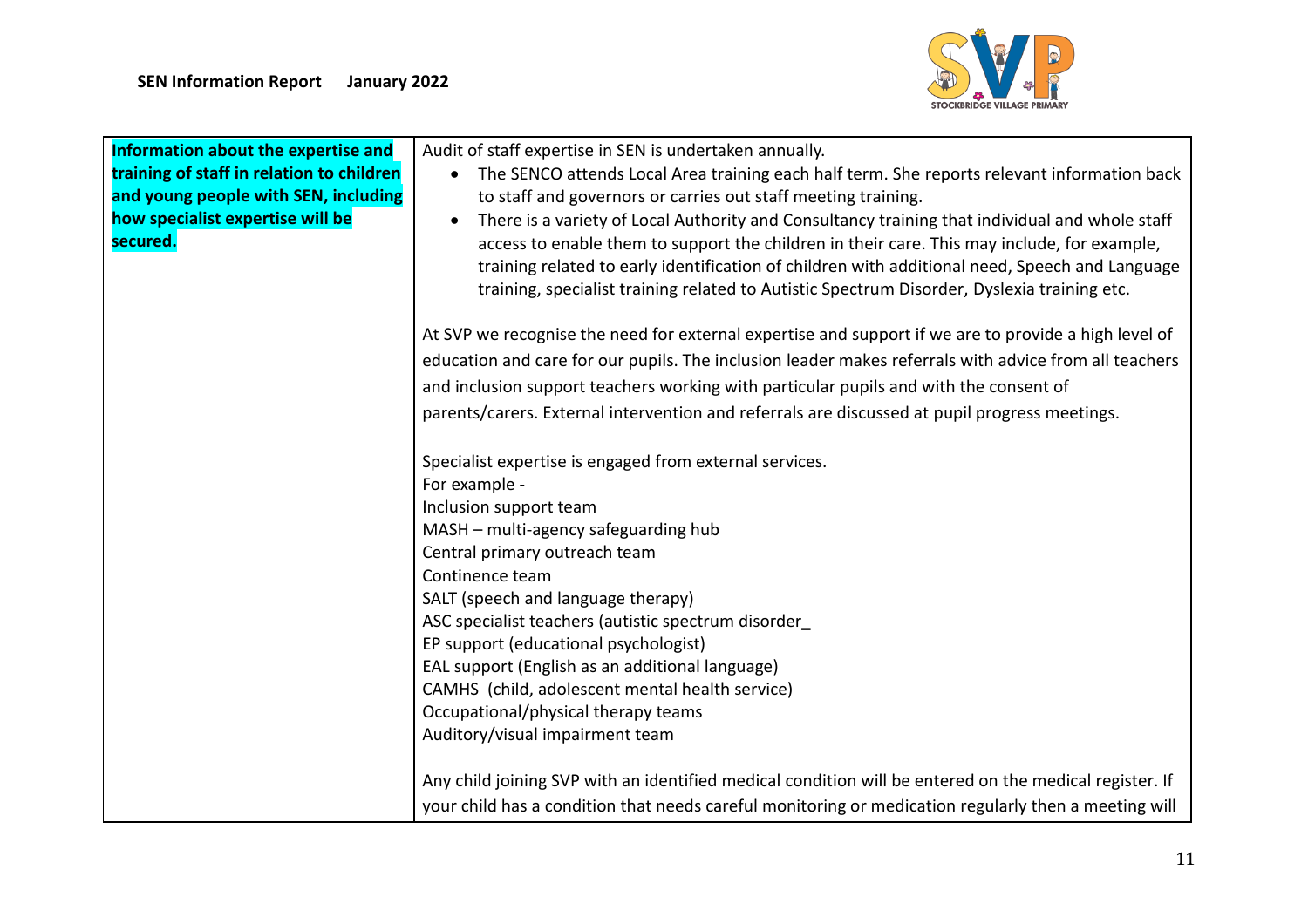

|                                                             | be held and a detailed care plan written identifying key personnel who will look after your child and<br>the medication that is needed. School staff have received training informing them how to manage a<br>range of conditions. We also have trained first aiders within our welfare and learning coach crew.                                                                                                                              |
|-------------------------------------------------------------|-----------------------------------------------------------------------------------------------------------------------------------------------------------------------------------------------------------------------------------------------------------------------------------------------------------------------------------------------------------------------------------------------------------------------------------------------|
|                                                             | Our medical room is available to store medicines safely and securely. School will administer<br>medicines after discussion with parent/carers and completing the necessary forms giving school<br>permission to administer them. All medicines will be administered by trained first aiders they will<br>also record this. A number of staff are trained in how to administer epi pens, use of a defibrillator,<br>medical needs for example. |
|                                                             | School follows all LA guidelines. It is parent/carers responsibility to inform the school office of any<br>existing or changes in medical conditions.                                                                                                                                                                                                                                                                                         |
|                                                             | All staff are trained in positive handling where techniques are used to de-escalate situations where<br>necessary. Class teachers and learning coaches apply a range of consistent supportive emotion and<br>behaviour strategies in line with our school behaviour policy to enable all children to feel safe.                                                                                                                               |
| How accessible is SVP and how will<br>my child be included? | SVP has wheelchair access at a number of points throughout the school including the main<br>entrance, nursery, reception, KS1 classes and the school hall. There are also disabled toilets<br>throughout the building and a lift to access the first floor of the building. There is disabled parking<br>at the school car park and also at the front of the building.                                                                        |
|                                                             | We commission a number of Inclusion services, which include EAL support. Any child<br>entering school will be assessed and any recommendations for support will be put in<br>place e.g.; support from specialist EAL teacher. For meetings with parents/carers to<br>discuss their child's needs an interpreter can be arranged to attend. Parents will also<br>be told of any courses and support available to them.                         |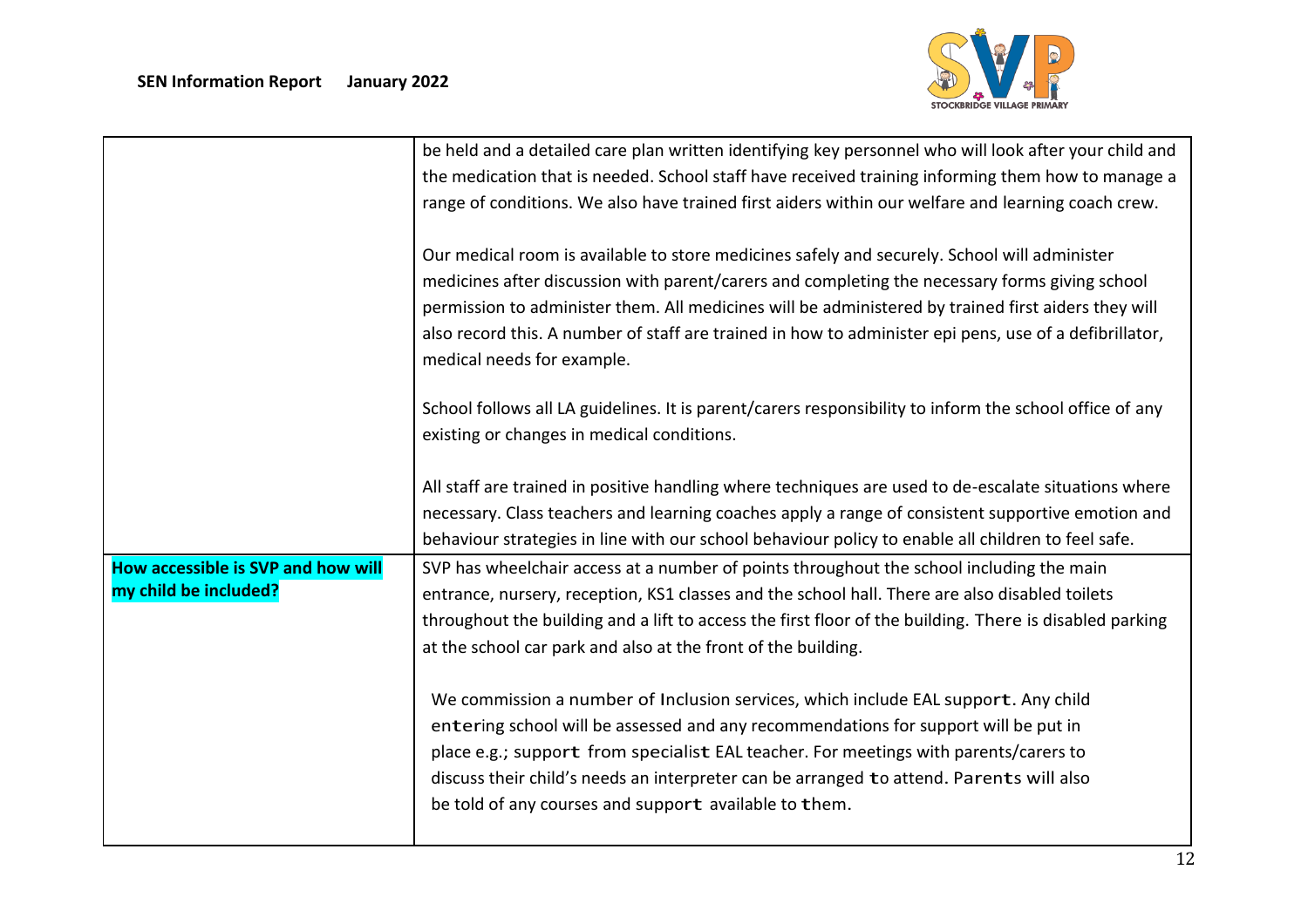

| The School's Access Plan is reviewed annually to ensure it can meet the short,<br>medium and long-term needs of the pupils. The Governing Body is committed to the<br>provision of appropriate training for staff and will explore modifications to the<br>building based on need.                                                                                                                                                                                                                                                                                                                 |
|----------------------------------------------------------------------------------------------------------------------------------------------------------------------------------------------------------------------------------------------------------------------------------------------------------------------------------------------------------------------------------------------------------------------------------------------------------------------------------------------------------------------------------------------------------------------------------------------------|
| Where possible, provision will be made for all pupils to access all areas of the curriculum<br>including extra-curricular activities and residential visits. You would always be contacted<br>before a planned activity/trip, which would be away from the school site. Before all off site<br>activities/trips, a risk assessment is undertaken. If your child has specific needs then a<br>specially trained member of staff could accompany your child to administer specific care,<br>medication etc. If appropriate you may be invited to accompany your child if that is your<br>preference. |

| Information about how equipment and<br>facilities to support children and young<br>people with special educational needs<br>will be secured. | The school's Special Educational Needs and Disability (SEND) budget is allocated to meet<br>the needs of the children on the SEND List.                                                                                                                                                                                                                    |
|----------------------------------------------------------------------------------------------------------------------------------------------|------------------------------------------------------------------------------------------------------------------------------------------------------------------------------------------------------------------------------------------------------------------------------------------------------------------------------------------------------------|
|                                                                                                                                              | The SEND budget is allocated to ensure that all children's individual needs are met in<br>relation to specific interventions and programmes as appropriate. For example support<br>from our specialist support teacher.                                                                                                                                    |
|                                                                                                                                              | Many pupils receive an allocation of monies known as Pupil Premium. Pupil premium is<br>available for those pupils whose families are in receipt of certain benefits, looked after<br>children and those children whose parents are in the armed forces. Intervention<br>programmes to support these pupils may be funded by pupil premium funding. A full |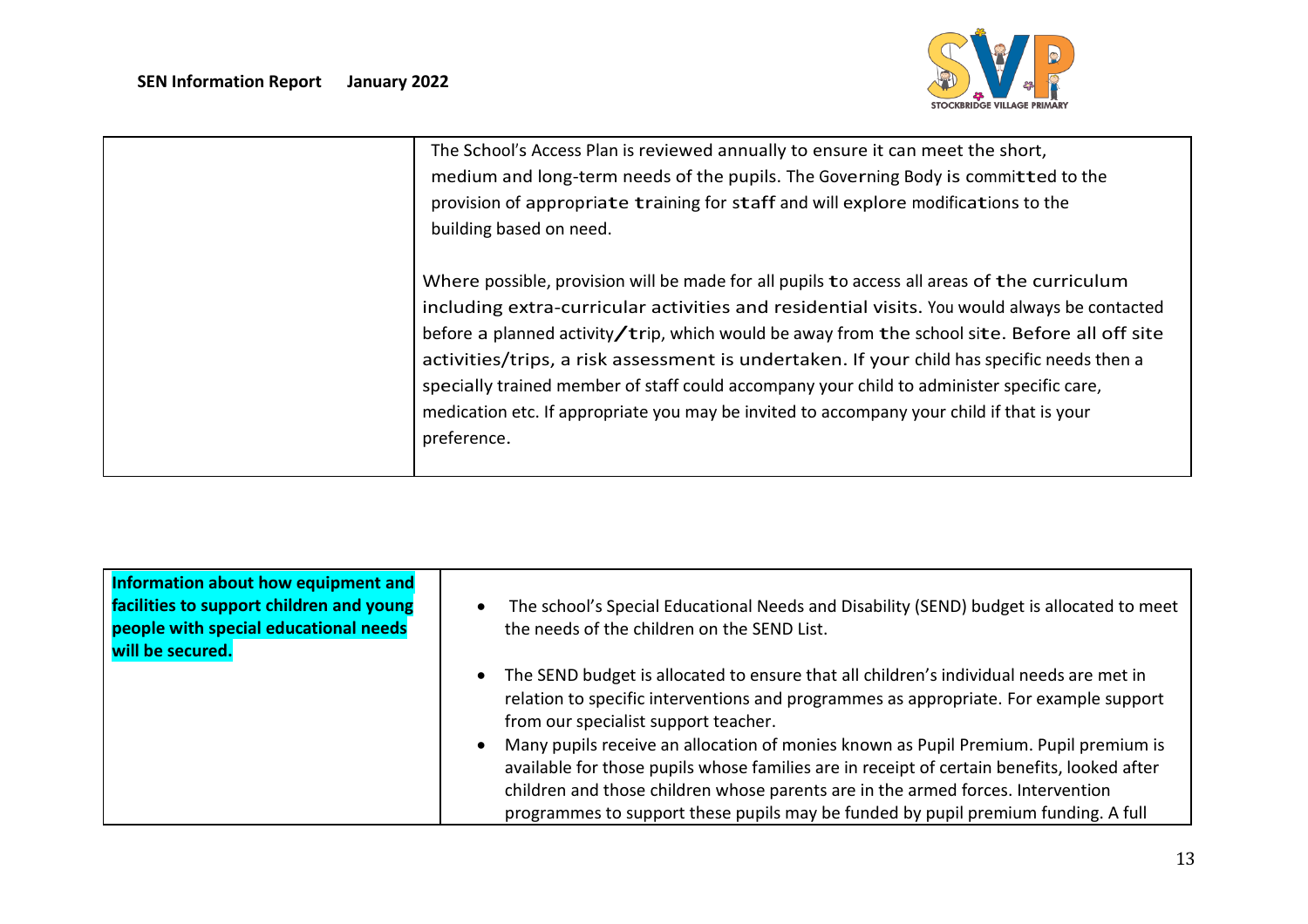

|                                         | report on the spending will be presented to governors on an annual basis and reported<br>to parents via the school website.                                    |
|-----------------------------------------|----------------------------------------------------------------------------------------------------------------------------------------------------------------|
|                                         | The progress and attainment of all children is tracked and resources are allocated<br>according to need.                                                       |
|                                         | The SEND budget is used to ensure that school staff are qualified and trained to support<br>your child and to purchase specialist resources or help if needed. |
|                                         | A 'Service Level Agreement' with the Local Authority is in place to enable access from<br>specialist services to support children as appropriate.              |
| The arrangements for consulting parents | Parents/carers are regularly invited to school achievement assemblies, celebrations,                                                                           |
| of children with special educational    | crew assemblies, end of term productions and project celebrations. There is also a                                                                             |
| needs about, and involving such parents | comprehensive range of activities to become involved with. For example: stay and                                                                               |
| in, the education of their child.       | play, phonics support sessions and sensory circuit coffee mornings. Parents are                                                                                |
|                                         | invited to classes throughout the school year to take part in class crew end of                                                                                |
|                                         | project.                                                                                                                                                       |
|                                         | You will also be invited to:                                                                                                                                   |
|                                         | Termly review meetings                                                                                                                                         |
|                                         | Annual or interim reviews of EHCPs                                                                                                                             |
|                                         | Telephone consultations                                                                                                                                        |
|                                         | Parent/Carer Views                                                                                                                                             |
|                                         | Parents/Carers Evenings                                                                                                                                        |
|                                         | Informal open door approach                                                                                                                                    |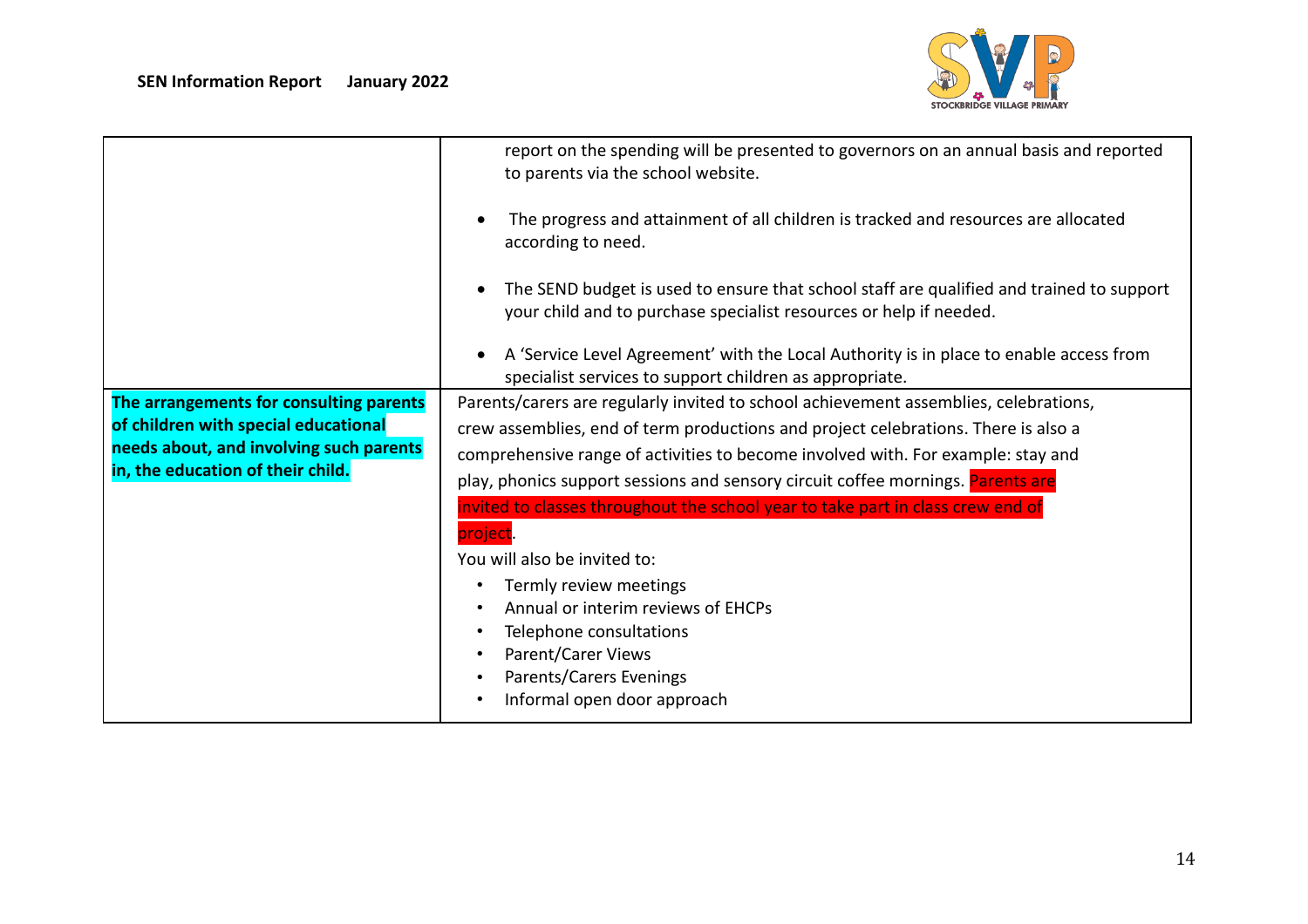

| The arrangements for consulting young<br>people with special educational needs<br>about and involving them in, their<br>education. | <b>Pupil Voice</b><br>Attendance support meetings<br>Council crews<br>Termly reviews<br>Parent/carers meetings<br>Pupil interviews<br>One page profiles/Pupil passports/Emotional support plans.<br>Sharing targets and next steps<br>Regular opportunities to meet with the SENCO/Learning mentors                                                                                                                                                                                                                                                                                                                                                                                                                                                                                                                                                                                                                                                                                                                                             |
|------------------------------------------------------------------------------------------------------------------------------------|-------------------------------------------------------------------------------------------------------------------------------------------------------------------------------------------------------------------------------------------------------------------------------------------------------------------------------------------------------------------------------------------------------------------------------------------------------------------------------------------------------------------------------------------------------------------------------------------------------------------------------------------------------------------------------------------------------------------------------------------------------------------------------------------------------------------------------------------------------------------------------------------------------------------------------------------------------------------------------------------------------------------------------------------------|
| How will the setting prepare for my child<br>to transition on to the next stage of<br>education and life?                          | Parents/carers are invited to look around the school and meet school staff.<br>Your child will also be invited to visit and stay for a short session before<br>starting school. We hold nursery and reception induction meetings<br>where the head teacher and inclusion lead will be available if required.<br>We will contact any early years settings, other schools and any specialist<br>services that your child has accessed. There will be a 'Team around the child'<br>(TAC) transition meeting to ensure that we are working in partnership to<br>achieve the best outcomes for your child and to gather information about their<br>needs.<br>At SVP we have a comprehensive transition plan in place to support all pupils<br>when moving to new classes and year groups within school.<br>On transition to a new school or at the end of year 6, we will work closely<br>with the new school, any agencies involved with your child and yourselves to<br>ensure that we are working together to support your child. Your child will |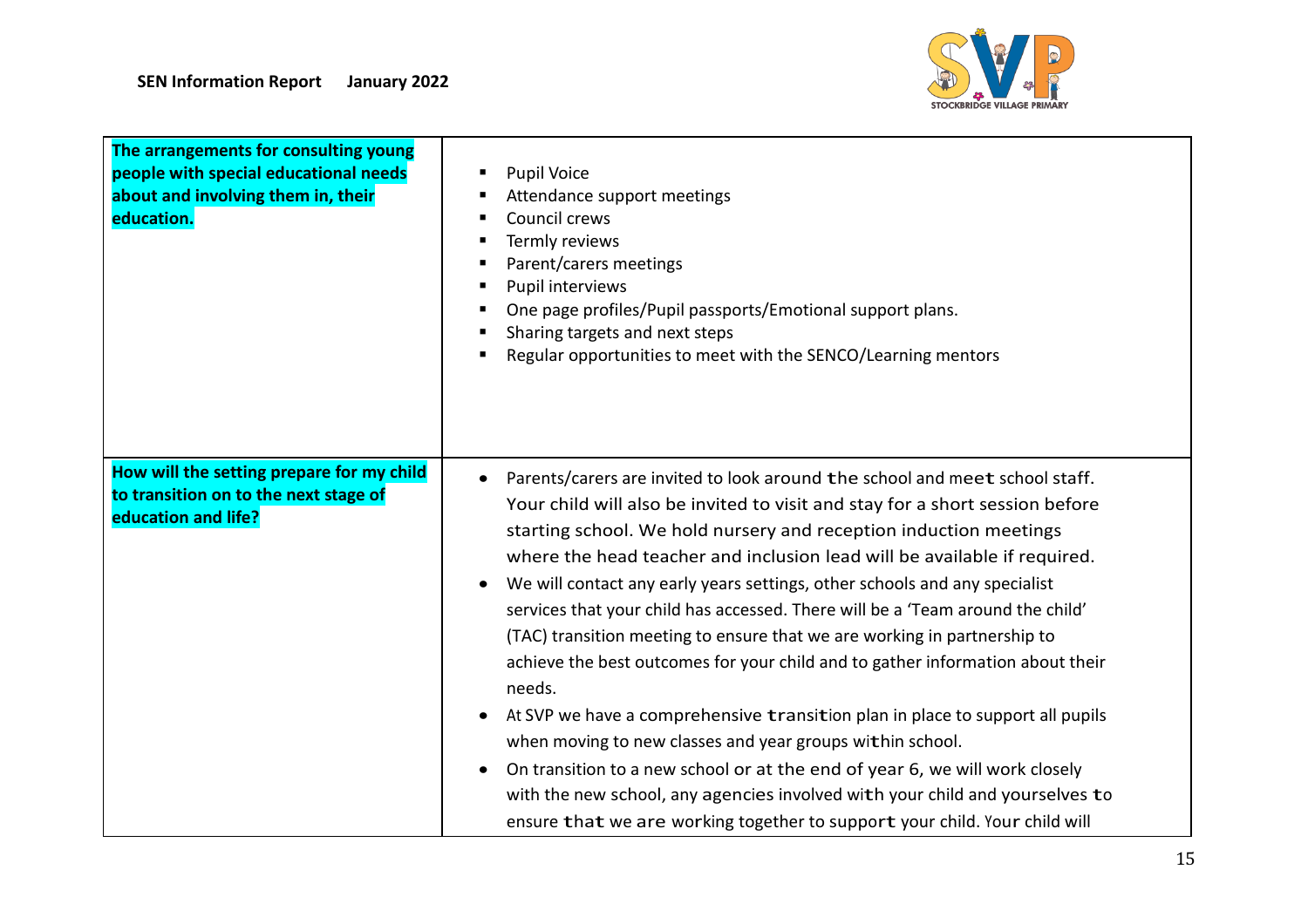

|  | have the opportunity of visiting their new school to meet key members of<br>staff and become more familiar with their new environment. They will<br>take them on the local buses and discuss safety going to and from<br>school.<br>All relevant paperwork, reports, targets etc will be handed over to the new<br>school when moving to a new class or a new setting, if appropriate a personal<br>transition plan will be written. This will be in partnership with you, your<br>child, the new setting/class and staff supporting your child to ensure that<br>they enjoy as smooth a transition as possible. |
|--|------------------------------------------------------------------------------------------------------------------------------------------------------------------------------------------------------------------------------------------------------------------------------------------------------------------------------------------------------------------------------------------------------------------------------------------------------------------------------------------------------------------------------------------------------------------------------------------------------------------|
|--|------------------------------------------------------------------------------------------------------------------------------------------------------------------------------------------------------------------------------------------------------------------------------------------------------------------------------------------------------------------------------------------------------------------------------------------------------------------------------------------------------------------------------------------------------------------------------------------------------------------|

| required.                                                                   | Any arrangements made by the governing body or the<br>proprietor relating to the treatment of complaints from parents<br>of pupils with special educational needs concerning the<br>provision made at the school. | The school governors are involved in reviewing SEND policy and<br>procedures ensuring they are in line with the SEND Code of Practice. They<br>will ensure that pupils with additional needs are fully integrated into<br>school life, inform parents about SEND policy and provision and ensure<br>statutory reviews are managed by a 'responsible' person.                  |
|-----------------------------------------------------------------------------|-------------------------------------------------------------------------------------------------------------------------------------------------------------------------------------------------------------------|-------------------------------------------------------------------------------------------------------------------------------------------------------------------------------------------------------------------------------------------------------------------------------------------------------------------------------------------------------------------------------|
| they require at SVP then please follow:<br>The School Complaints procedure. |                                                                                                                                                                                                                   | SVP will not discriminate against pupils on the grounds of SEN or<br>disability. We take into account the Disability and Discrimination Act. The<br>governing body is committed to securing the provision of appropriate<br>training for staff and any required modifications to the building as<br>If any parent/carer feels that their child is not receiving the provision |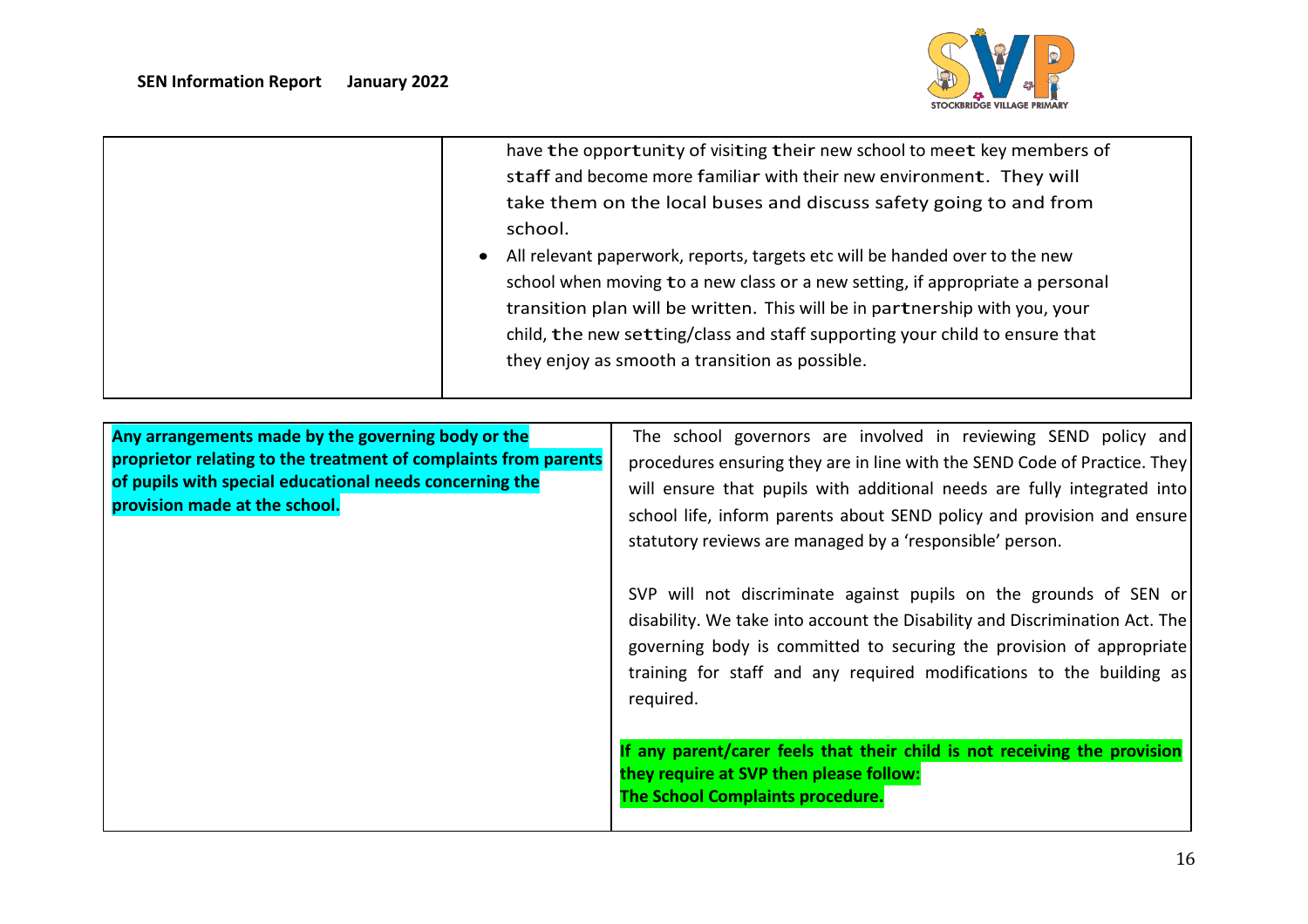**SEN Information Report January 2022** 

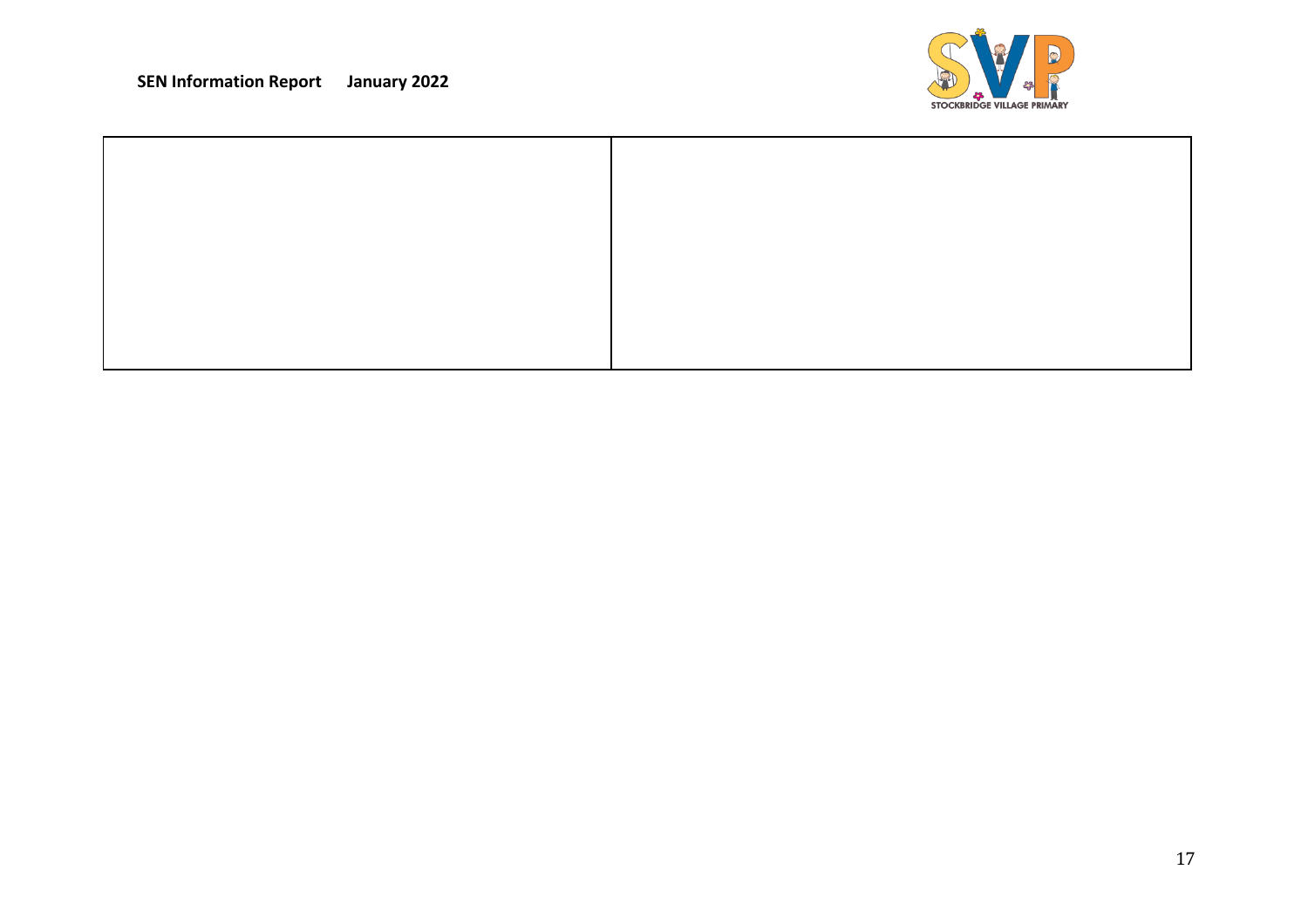

| How the governing body involves other bodies, including<br>health and social services bodies, local authority support<br>services and voluntary organisations, in meeting the needs of<br>pupils with special educational needs and in supporting the<br>families of such pupils. | Governing Bodies duties and challenge.<br><b>Clinical Commissioning Groups.</b><br>Health and Well Being Boards. |
|-----------------------------------------------------------------------------------------------------------------------------------------------------------------------------------------------------------------------------------------------------------------------------------|------------------------------------------------------------------------------------------------------------------|
|                                                                                                                                                                                                                                                                                   |                                                                                                                  |
|                                                                                                                                                                                                                                                                                   |                                                                                                                  |
|                                                                                                                                                                                                                                                                                   |                                                                                                                  |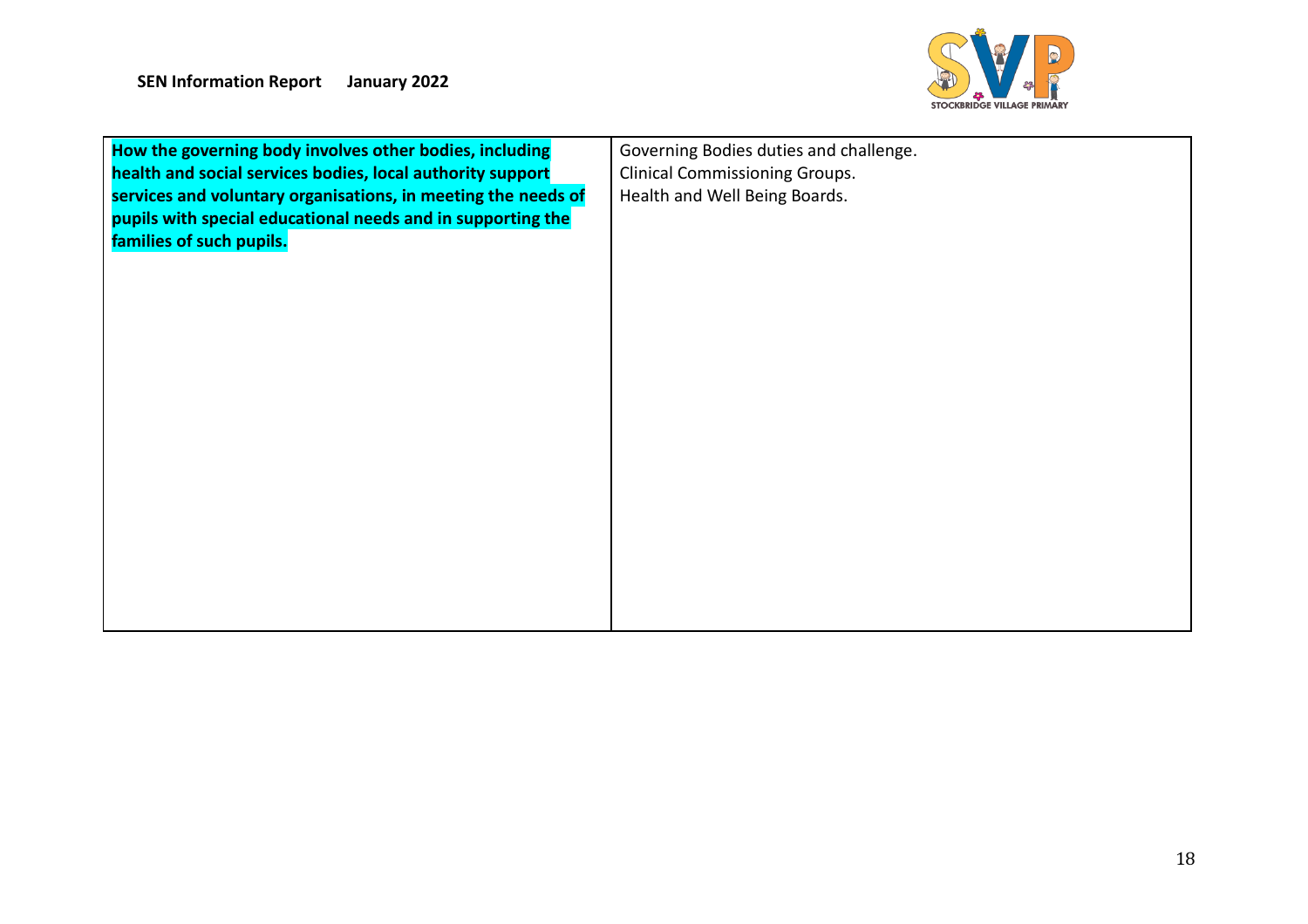

| The contact details of support services for the parents of pupils with<br>special educational needs, including those for arrangements made in<br>accordance with section 32 of the SEN Code of Practice 2014. | SENDIAS will assist with any queries that cannot be met via<br>school. This includes information to appeal and SEND tribunal<br>cases.                                                                                   |
|---------------------------------------------------------------------------------------------------------------------------------------------------------------------------------------------------------------|--------------------------------------------------------------------------------------------------------------------------------------------------------------------------------------------------------------------------|
| The Local Offer can be found on the Knowsley Council website.                                                                                                                                                 | 0151 443 3283                                                                                                                                                                                                            |
| https://www.knowsleyinfo.co.uk/categories/knowsley-local-<br>offer-send                                                                                                                                       |                                                                                                                                                                                                                          |
| Who can I contact for further information?                                                                                                                                                                    | If you would like to talk to a member of staff please<br>contact your child's teacher, inclusion leader, learning<br>mentor or head teacher.<br>Contact to school office if you require an<br>appointment: 0151 4778020. |

|                            | Information on where the local authority's Local   https://www.knowsleyinfo.co.uk/categories/knowsley-local-offer-send |
|----------------------------|------------------------------------------------------------------------------------------------------------------------|
| <b>Offer is published.</b> |                                                                                                                        |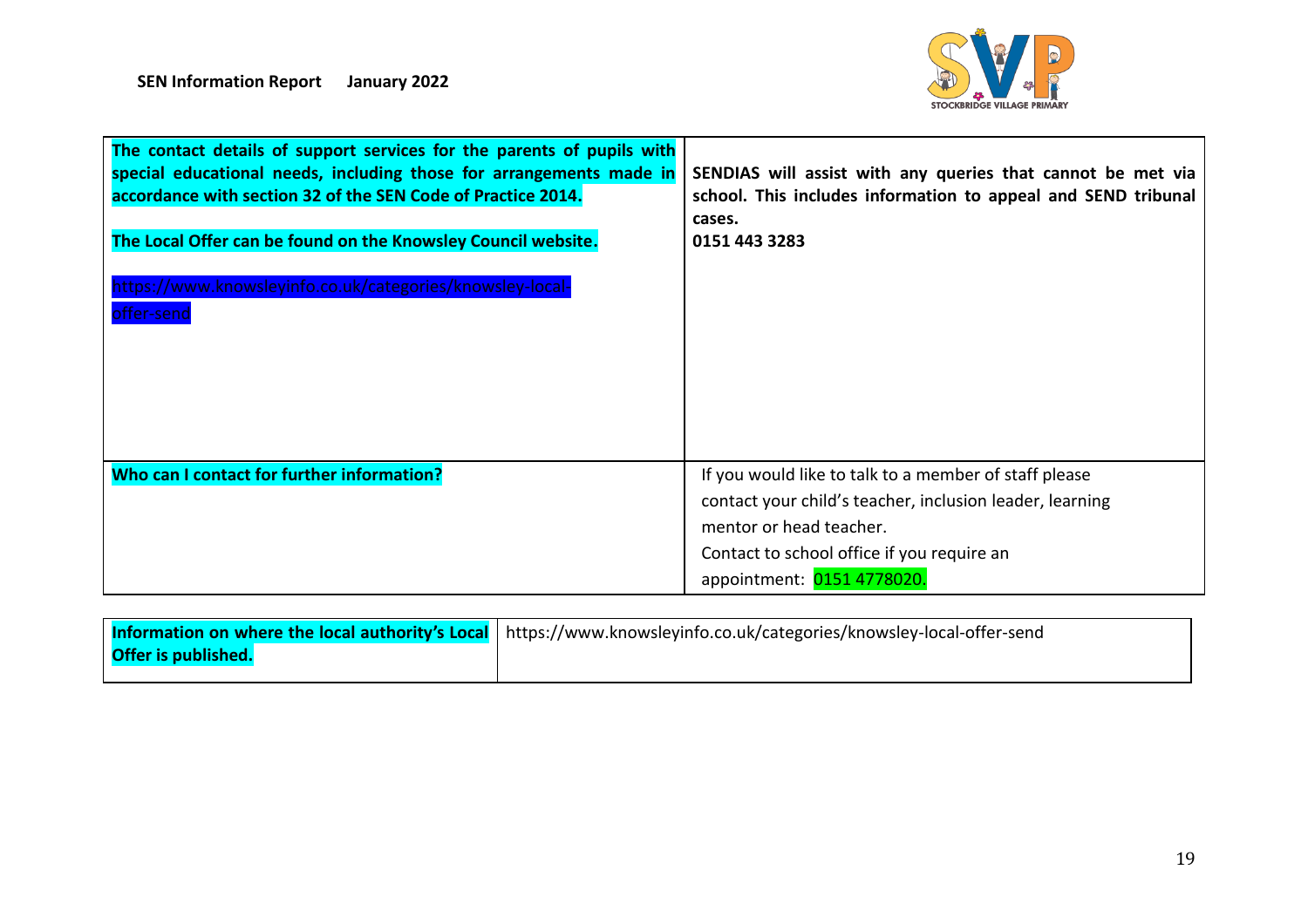

| Legal duty to co-operate and assist. | Governing bodies have a legal duty to co-operate with partners in the exercise of their<br>functions.<br>Schools must co-operate with the local authority in reviewing provision that is available<br>locally. Collaboration with other local providers ensures that different needs can be met<br>most effectively.<br>March 2015 - legal duty to co-operate and assist. |
|--------------------------------------|---------------------------------------------------------------------------------------------------------------------------------------------------------------------------------------------------------------------------------------------------------------------------------------------------------------------------------------------------------------------------|
| <b>Glossary of Terms</b>             |                                                                                                                                                                                                                                                                                                                                                                           |
| <b>ASC</b>                           | Autistic spectrum condition                                                                                                                                                                                                                                                                                                                                               |
| <b>CAMHS</b>                         | Child and adolescent mental health service                                                                                                                                                                                                                                                                                                                                |
| <u>EP</u>                            | <b>Educational psychologist</b>                                                                                                                                                                                                                                                                                                                                           |
| <u>LM</u>                            | Learning mentor                                                                                                                                                                                                                                                                                                                                                           |
| <b>EHCP</b>                          | Education and health care plan                                                                                                                                                                                                                                                                                                                                            |
| <b>CAST</b>                          | Central area support team                                                                                                                                                                                                                                                                                                                                                 |
| <b>SEND</b>                          | Special educational need and disability                                                                                                                                                                                                                                                                                                                                   |